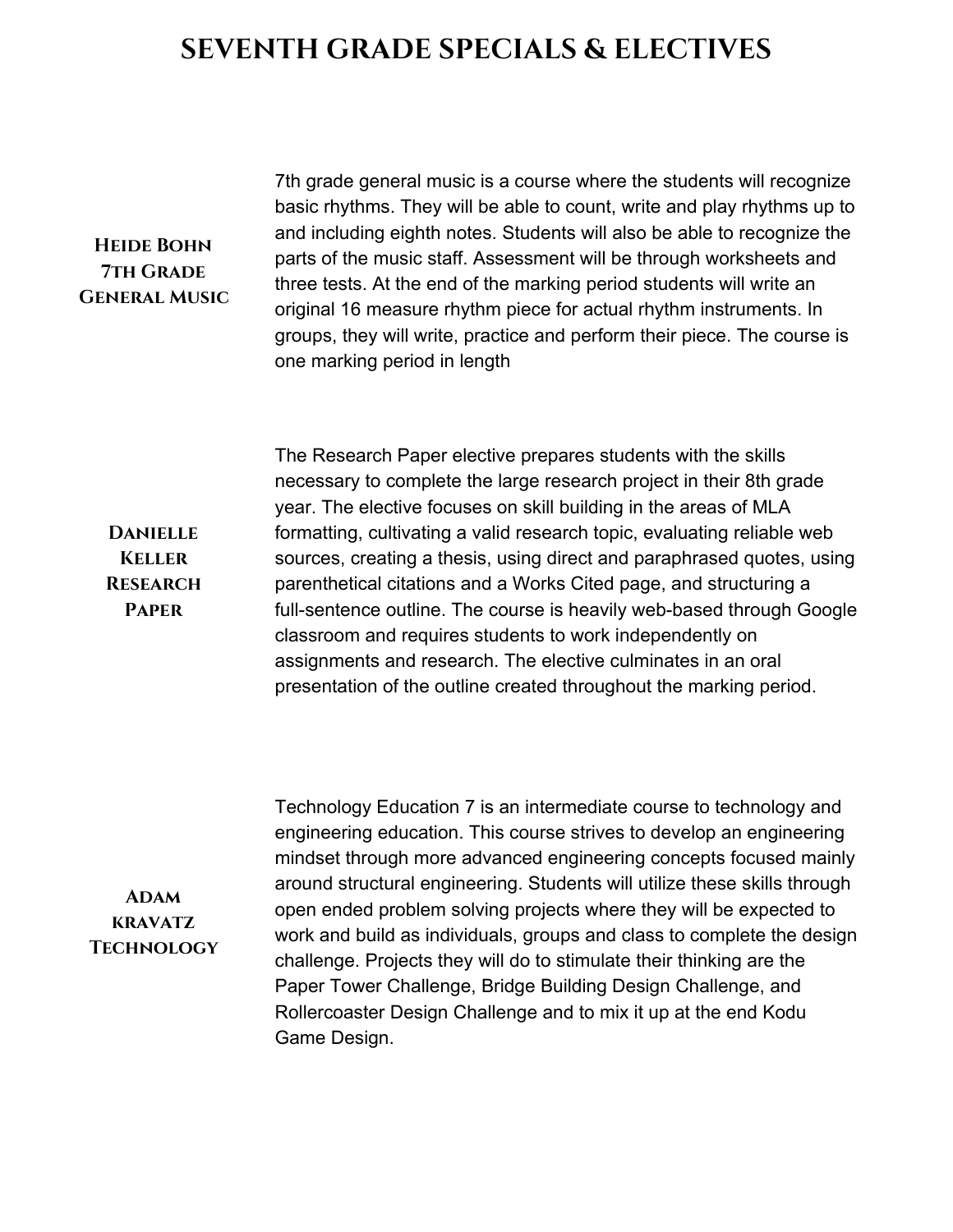## **SEVENTH GRADE SPECIALS & ELECTIVES**

#### **Jamie Lebo Art**

The 7th Grade Art Curriculum is designed to provide students with an extensive variety of opportunities for arts education and artistic expression pursuant to the PA Academic Standards for the Arts and Humanities. Projects are designed to challenge students, encourage critical thinking and creativity, and inspire a lifelong appreciation of the arts.

**Taryn Troutman School Service**

The School Service course allows students to develop social and emotional skills, as well as leadership skills. The course allows students the freedom to show their strengths outside the classroom. When students are assisting students that are younger, they are seen as role models. They use the leadership skills we teach in Discovery in a natural setting. While students are assisting elementary and middle school teachers with numerous tasks it also gives them a sense of community and responsibility for our school. In the way of transitioning into an active community member after school, students also get a snapshot view of skills they will need in order to be a teacher or staff member within the school setting.

#### **Dr. Tricia Britton CASEF** This elective is for students who want to complete and present a traditional science project or engineering project to category judges at the Capital Area Science and Engineering Fair (CASEF). CASEF is the affiliate fair for the Intel International Science and Engineering Fair (ISEF). Intel ISEF is the largest pre-college science competition in the world.

**Susan Geesey chorus**

Students in 7th and 8th grade chorus work to prepare songs for 2 concerts, one in December and another in May, as well as for the Veterans Day programs. They also focus on proper singing technique and breathing as well as learning about ways to create harmony.